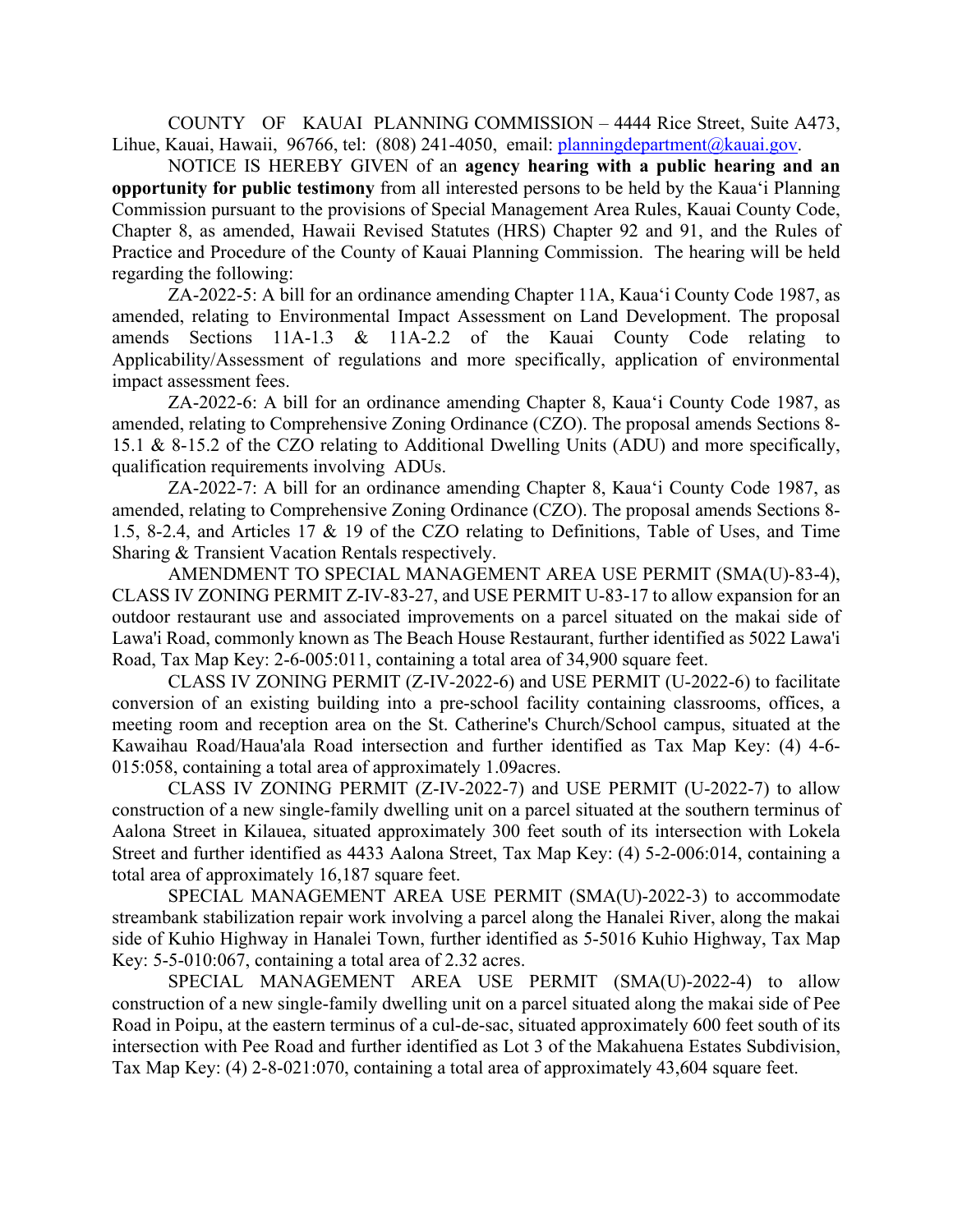SPECIAL MANAGEMENT AREA USE PERMIT (SMA(U)-2022-5) to allow construction of a new single-family dwelling unit on a parcel situated along the makai side of Pee Road in Poipu, situated approximately 500 feet south of its intersection with Pee Road and further identified as Lot 5 of the Makahuena Estates Subdivision, Tax Map Key: (4) 2-8-021:072, containing a total area of approximately 49,005 square feet.

Meeting Location: Līhu'e Civic Center, Moikeha Building, Meeting Room 2A-2B, 4444 Rice Street, Līhu'e, Kaua'i, Hawai'i

Interactive

Conference Technology: [https://zoom.us/webinar/register/WN\\_ZqvQJqy7Sn-FHqjCVpX8Iw](https://zoom.us/webinar/register/WN_ZqvQJqy7Sn-FHqjCVpX8Iw) Webcast Meeting: <https://www.kauai.gov/Webcast-Meetings> Date: April 12, 2022 Time: 9:00 a.m.

Pursuant to Hawai'i Revised Statutes Section 92-3.7, which codified Act 220, SLH 2021, the meetings of the County of Kaua'i Planning Commission will be conducted as follows:

- The meeting location that will be open to the public with audiovisual connection is:
	- o Līhu'e Civic Center, Moikeha Building
	-
	- o Meeting Room 2A-2B<br>○ 4444 Rice Street, Līhu'e, Kaua'i, Hawai'i
- Meetings will be accessible by interactive conference technology through Zoom.
	- o Participants interested in accessing the meeting via Zoom must register for the meeting. Once you register for the meeting, you will receive an E-mail with a meeting link and telephone conference number that is unique to each registrant and cannot be shared.
	- o If joining by Zoom, it shall be the responsibility of the participant to join the meeting through the Zoom meeting link and ensure that the Zoom software is downloaded and operational prior to the meeting or join through telephone conference number provided via E-mail.
- In addition to Zoom, meetings will be live streamed and available as an archived meeting after completion at [www.kauai.gov/Webcast-Meetings.](http://www.kauai.gov/Webcast-Meetings) Captions will be provided. Please note video production services or enhancements will not be available.
- **Written testimony** may be submitted on any agenda item and submitted to [planningdepartment@kauai.gov](mailto:planningdepartment@kauai.gov) or mailed to the Kauai County Planning Department 4444 Rice Street., Ste A473, Lihue, Hawaii 96766. Written testimony received by the Planning Department at least **24 hours prior** to the meeting will be distributed to all Planning Commissioners prior to the meeting. Any testimony received after this time and up to the start of the meeting will be summarized by the Clerk of the Commission during the meeting and added to the record thereafter.
- **Oral testimony** will be taken during the public hearing portion of the meeting **in-person at the public meeting location or** via Zoom. Participants interested in accessing the meeting via Zoom must register for the meeting **by using the link provided on the face of the meeting agenda.** Once you register for the meeting, you will receive an E-mail with a meeting link and telephone conference number that is unique to each registrant and cannot be shared.